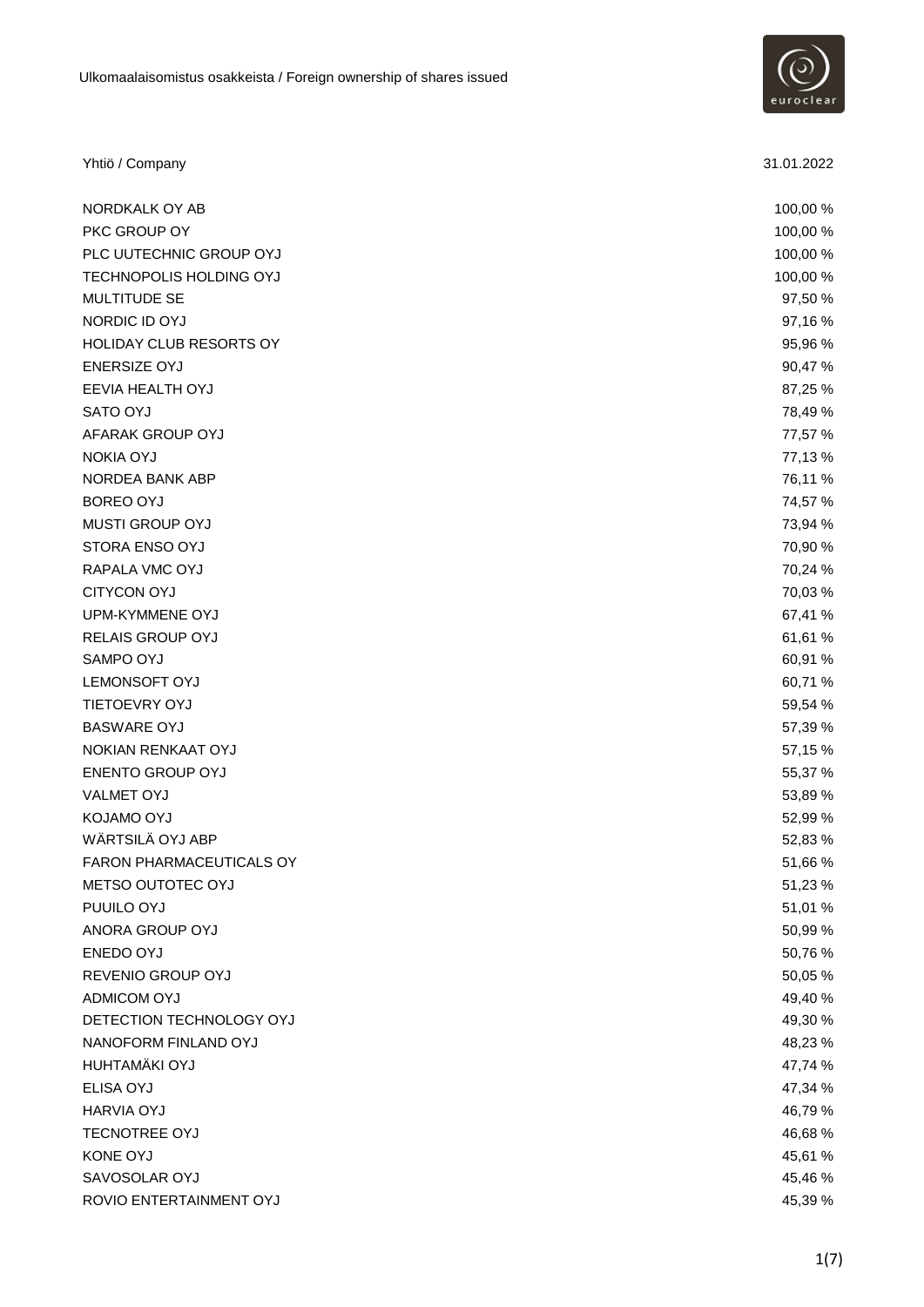

| Yhtiö / Company                 | 31.01.2022 |
|---------------------------------|------------|
| OPTOMED OYJ                     | 45,16%     |
| NITRO GAMES OYJ                 | 41,01 %    |
| NAVIDIUM OYJ                    | 40,98 %    |
| <b>NELES OYJ</b>                | 40,45 %    |
| <b>KESKO OYJ</b>                | 40,19%     |
| <b>ORION OYJ</b>                | 40,12%     |
| TAMTURBO OYJ                    | 40,03%     |
| <b>NESTE OYJ</b>                | 39,21 %    |
| <b>KONECRANES ABP</b>           | 39,05 %    |
| SSH COMMUNICATIONS SECURITY OYJ | 38,82 %    |
| EQ OYJ                          | 36,51 %    |
| <b>FONDIA OYJ</b>               | 35,21 %    |
| ZORA BIOSCIENCES OY             | 34,88 %    |
| <b>BIOHIT OYJ</b>               | 34,28 %    |
| SITOWISE GROUP OYJ              | 34,00 %    |
| AIFORIA TECHNOLOGIES OYJ        | 33,48 %    |
| SIEVI CAPITAL OYJ               | 32,92 %    |
| <b>LEADDESK OYJ</b>             | 32,85 %    |
| OUTOKUMPU OYJ                   | 32,51 %    |
| <b>CAVERION OYJ</b>             | 30,83 %    |
| SPINNOVA OYJ                    | 30,60 %    |
| QT GROUP OYJ                    | 30,51 %    |
| <b>TOKMANNI GROUP OYJ</b>       | 30,14 %    |
| <b>TALENOM OYJ</b>              | 29,94 %    |
| <b>TERVEYSTALO OYJ</b>          | 28,69 %    |
| <b>KEMIRA OYJ</b>               | 28,59 %    |
| <b>GLASTON OYJ ABP</b>          | 28,54 %    |
| <b>UPONOR OYJ</b>               | 28,46 %    |
| REMEDY ENTERTAINMENT OYJ        | 28,31 %    |
| EFECTE OYJ                      | 27,61 %    |
| CARGOTEC OYJ                    | 27,55 %    |
| <b>VIKING LINE ABP</b>          | 26,55 %    |
| SUOMINEN OYJ                    | 26,40 %    |
| HERANTIS PHARMA OYJ             | 26,38 %    |
| FORTUM OYJ                      | 26,14 %    |
| <b>KAMUX OYJ</b>                | 25,95 %    |
| NIGHTINGALE HEALTH OYJ          | 25,47 %    |
| <b>CITYVARASTO OYJ</b>          | 24,85 %    |
| FIFAX ABP                       | 24,79 %    |
| <b>INCAP OYJ</b>                | 24,38 %    |
| <b>YIT OYJ</b>                  | 24,16%     |
| <b>NEXT GAMES OYJ</b>           | 23,56 %    |
| <b>EUROEAT OY</b>               | 23,35 %    |
| DUELL OYJ                       | 22,91 %    |
| <b>BETOLAR OYJ</b>              | 22,34 %    |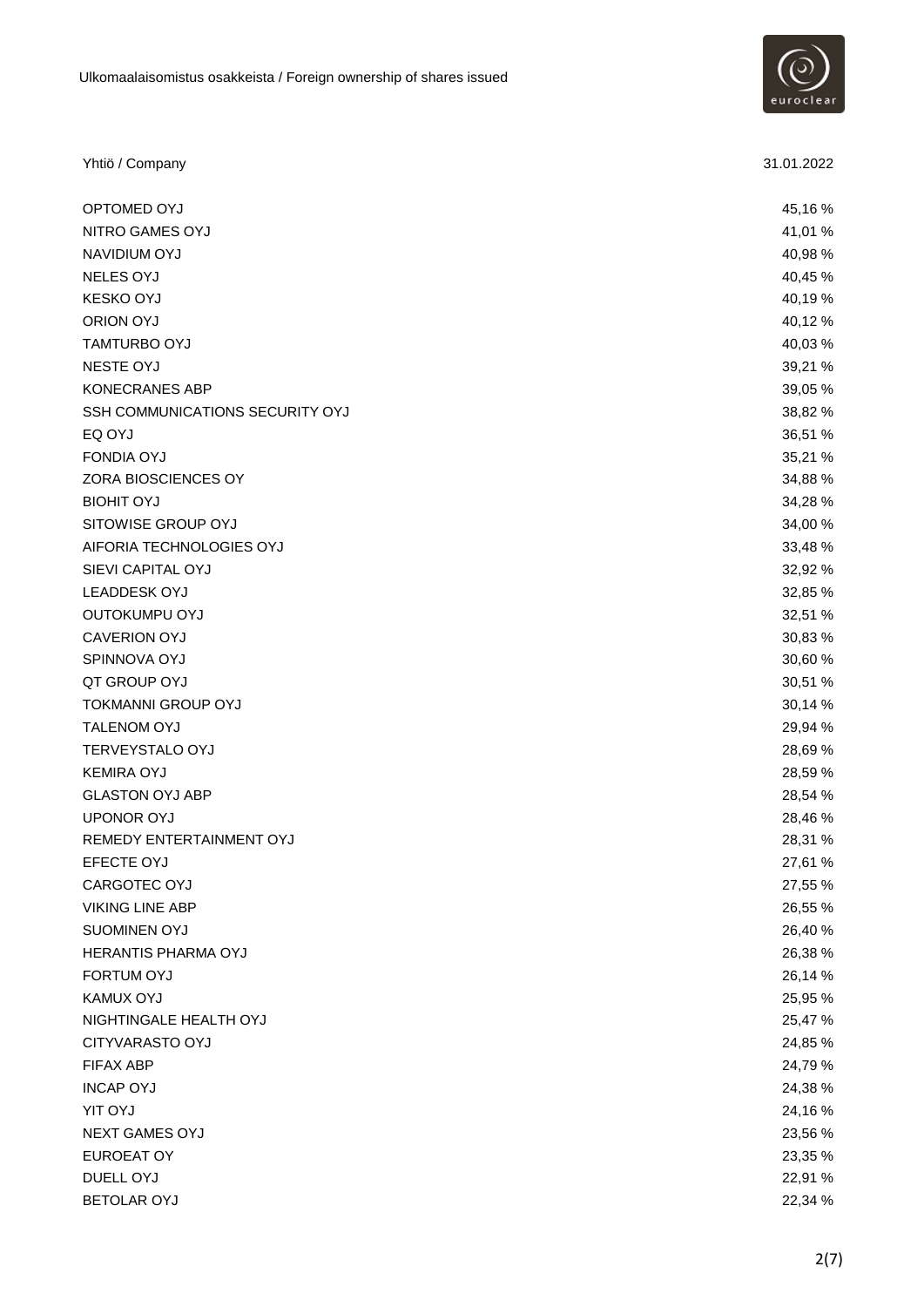

| Yhtiö / Company                | 31.01.2022 |
|--------------------------------|------------|
| <b>OLVI OYJ</b>                | 21,99 %    |
| STOCKMANN OYJ ABP              | 21,26 %    |
| EXEL COMPOSITES OYJ            | 20,99 %    |
| VAISALA OYJ                    | 20,73 %    |
| ENERSENSE INTERNATIONAL OYJ    | 20,37 %    |
| SRV YHTIÖT OYJ                 | 19,26 %    |
| ANTTI AHLSTRÖM PERILLISET OY   | 18,88 %    |
| <b>BUDDY HEALTHCARE LTD OY</b> | 18,87 %    |
| RAISIO OYJ                     | 18,51 %    |
| <b>GOFORE OYJ</b>              | 18,33 %    |
| EAB GROUP OYJ                  | 18,24 %    |
| <b>HEEROS OYJ</b>              | 18,09 %    |
| <b>MARIMEKKO OYJ</b>           | 17,53 %    |
| ÅLANDSBANKEN ABP               | 17,02 %    |
| AHLSTRÖM CAPITAL OY            | 16,99 %    |
| MODULIGHT OYJ                  | 16,61 %    |
| <b>F-SECURE OYJ</b>            | 16,44 %    |
| ANALYSE2 OYJ                   | 16,38 %    |
| <b>NEXSTIM OYJ</b>             | 16,14 %    |
| SIILI SOLUTIONS OYJ            | 16,05 %    |
| <b>CONSTI OYJ</b>              | 15,72 %    |
| ALANDIA FÖRSÄKRING ABP         | 15,45 %    |
| <b>HKSCAN OYJ</b>              | 15,14 %    |
| SANOMA OYJ                     | 14,81 %    |
| LOUDSPRING OYJ                 | 14,14 %    |
| METSÄ BOARD OYJ                | 14,03 %    |
| ORIOLA OYJ                     | 13,78 %    |
| <b>AVIDLY OYJ</b>              | 13,77 %    |
| SAGA FURS OYJ                  | 13,46 %    |
| <b>TOSIBOX OY</b>              | 12,27 %    |
| SKARTA GROUP OYJ               | 12,12 %    |
| LIVRÄNTEANSTALTEN HEREDITAS AB | 12,03 %    |
| DIGITALIST GROUP OYJ           | 11,40 %    |
| <b>INGMAN GROUP OY AB</b>      | 11,36 %    |
| <b>QPR SOFTWARE OYJ</b>        | 11,24 %    |
| VERKKOKAUPPA.COM OYJ           | 11,08 %    |
| ORTHEX OYJ                     | 10,55 %    |
| <b>BRAVEDO OY</b>              | 10,18%     |
| AKTIA BANK ABP                 | 10,18%     |
| LASSILA & TIKANOJA OYJ         | 9,88 %     |
| LIFELINE SPAC I OYJ            | 8,95 %     |
| <b>EEZY OYJ</b>                | 8,91 %     |
| <b>TAALERI OYJ</b>             | 8,63 %     |
| <b>ROBIT OYJ</b>               | 8,30 %     |
| DIGITAL WORKFORCE SERVICES OYJ | 7,77 %     |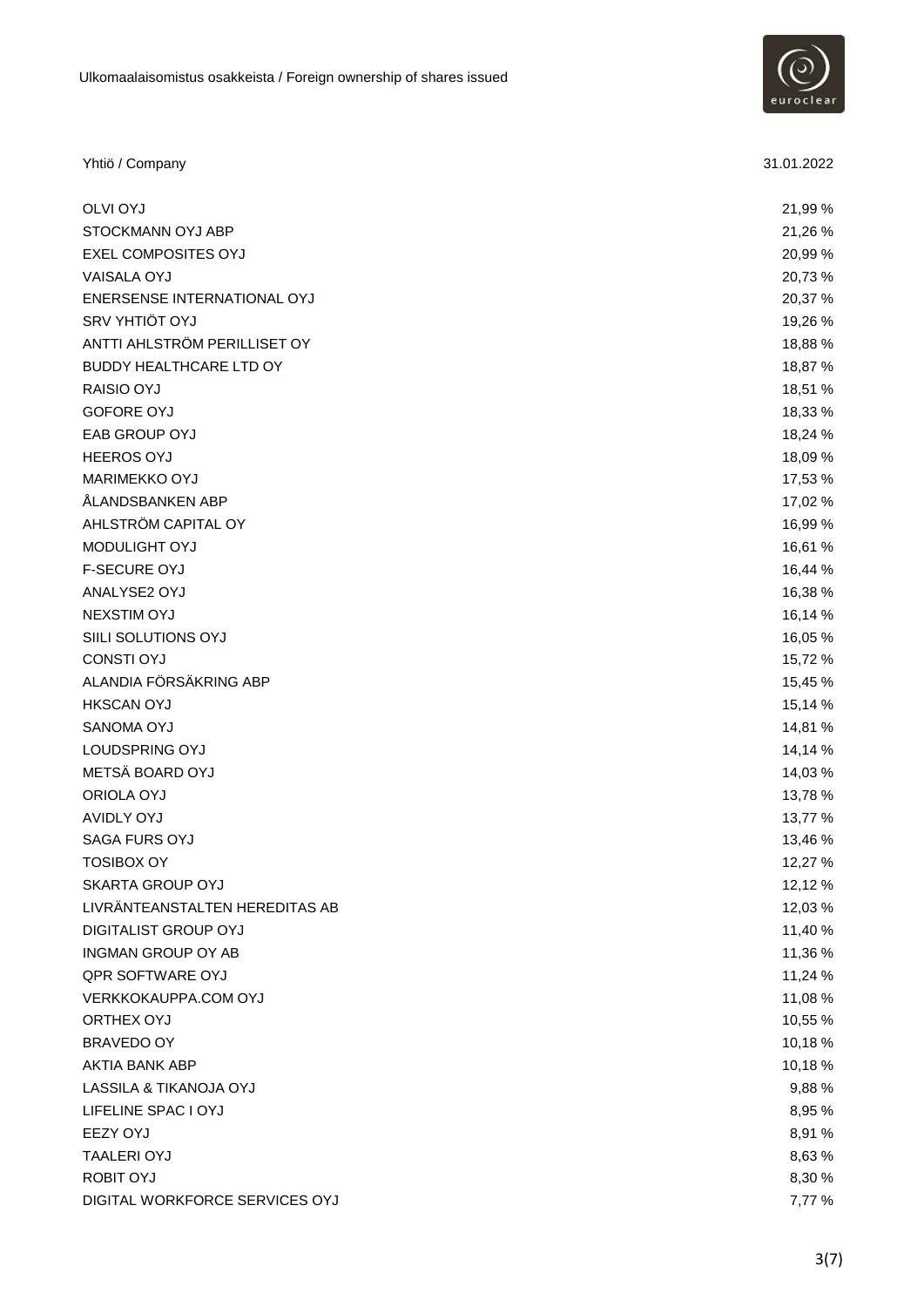

| Yhtiö / Company                    | 31.01.2022 |
|------------------------------------|------------|
| UNITED BANKERS OYJ                 | 7,66 %     |
| REDERIAKTIEBOLAGET ECKERÖ          | 7,57 %     |
| 3STEP IT GROUP OY                  | 7,38 %     |
| <b>INNOFACTOR OYJ</b>              | 7,14 %     |
| SOLWERS OYJ                        | 6,78 %     |
| <b>DESENTUM OY</b>                 | 6,78%      |
| <b>ATRIA OYJ</b>                   | 6,21%      |
| ALMA MEDIA OYJ                     | 6,12%      |
| PURMO GROUP OYJ                    | 6,01%      |
| <b>FINNAIR OYJ</b>                 | 5,96 %     |
| <b>CAPMAN OYJ</b>                  | 5,82 %     |
| <b>FISKARS OYJ ABP</b>             | 5,81 %     |
| <b>BIORETEC OY</b>                 | 5,77 %     |
| <b>RUSH FACTORY OYJ</b>            | 5,37 %     |
| MARE INVEST AB                     | 5,27 %     |
| MERUS POWER OYJ                    | 5,25 %     |
| OMA SÄÄSTÖPANKKI OYJ               | 4,77 %     |
| PONSSE OYJ                         | 4,65 %     |
| DOVRE GROUP OYJ                    | 4,60 %     |
| ASPO OYJ                           | 4,41 %     |
| LAMOR CORPORATION OYJ              | 4,39 %     |
| VALOE OYJ                          | 4,33 %     |
| SOPRANO OYJ                        | 4,27 %     |
| PIHLAJALINNA OYJ                   | 4,18%      |
| SOLTEQ OYJ                         | 4,16%      |
| <b>SCANFIL OYJ</b>                 | 3,87 %     |
| HONKARAKENNE OYJ                   | 3,63 %     |
| WULFF-YHTIÖT OYJ                   | 3,51 %     |
| <b>DIGIA OYJ</b>                   | 3,41 %     |
| <b>L-FASHION GROUP OY</b>          | 3,40 %     |
| BBS-BIOACTIVE BONE SUBSTITUTES OYJ | 3,34 %     |
| TELESTE OYJ                        | 3,27 %     |
| FELLOW FINANCE OYJ                 | 3,21 %     |
| NIXU OYJ                           | 2,98 %     |
| <b>BITTIUM OYJ</b>                 | 2,97 %     |
| ILKKA-YHTYMÄ OYJ                   | 2,96 %     |
| APETIT OYJ                         | 2,92 %     |
| TITANIUM OYJ                       | 2,91 %     |
| ADMINISTER OYJ                     | 2,65 %     |
| EVLI PANKKI OYJ                    | 2,65 %     |
| SCHILDTS & SÖDERSTRÖMS AB          | 2,60%      |
| RAUTE OYJ                          | 2,57 %     |
| <b>KEMPOWER OYJ</b>                | 2,41 %     |
| ETTEPLAN OYJ                       | 2,37 %     |
| NOHO PARTNERS OYJ                  | 2,36 %     |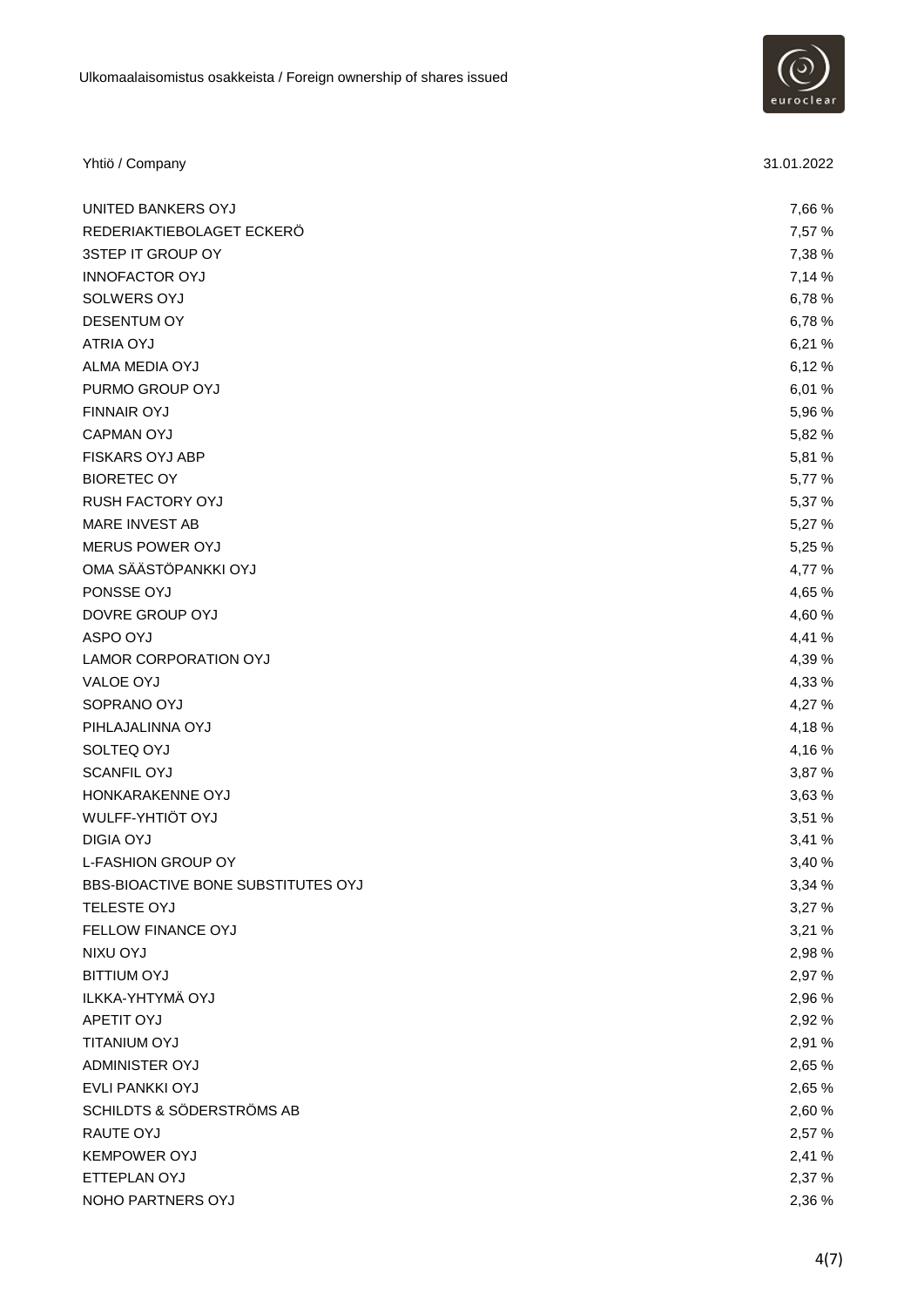

| Yhtiö / Company                     | 31.01.2022 |
|-------------------------------------|------------|
| ALEXANDRIA PANKKIIRILIIKE OYJ       | 2,32 %     |
| <b>COMPONENTA OYJ</b>               | 2,30 %     |
| PAULIG OY                           | 2,26 %     |
| WITTED MEGACORP OY                  | 2,20 %     |
| ASPOCOMP GROUP OYJ                  | 2,20 %     |
| <b>TULIKIVI OYJ</b>                 | 2,14 %     |
| <b>VINCIT OYJ</b>                   | 2,10 %     |
| SUOMEN ENERGIANEUVONTA OYJ          | 2,05 %     |
| MARIEHAMNS TELEFON AB               | 2,05 %     |
| PROVENTIA GROUP OYJ                 | 1,93 %     |
| <b>FODELIA OYJ</b>                  | 1,80 %     |
| OVARO KIINTEISTÖSIJOITUS OYJ        | 1,79 %     |
| <b>LINKKER OY</b>                   | 1,77 %     |
| LEHTO GROUP OYJ                     | 1,74 %     |
| OY SHAMAN SPIRITS LTD               | 1,72 %     |
| OY G.W. SOHLBERG AB                 | 1,67 %     |
| MARTELA OYJ                         | 1,66 %     |
| SILTARAHA OY                        | 1,60 %     |
| NURMINEN LOGISTICS OYJ              | 1,59 %     |
| OY THE ENGLISH TEAROOM AB           | 1,58 %     |
| <b>VIAFIN SERVICE OYJ</b>           | 1,53 %     |
| NSW GLOBAL OY                       | 1,41 %     |
| <b>BILOT OYJ</b>                    | 1,36 %     |
| <b>KREATE GROUP OYJ</b>             | 1,09 %     |
| <b>KESKISUOMALAINEN OYJ</b>         | 1,00 %     |
| ENFO OYJ                            | 0,91 %     |
| <b>INVESTDECK OY</b>                | 0,76 %     |
| ÅLANDS TIDNINGS-TRYCKERI AKTIEBOLAG | 0,76 %     |
| <b>KESLA OYJ</b>                    | 0,76 %     |
| PIIPPO OYJ                          | 0,72 %     |
| PROTECTPIPE OY                      | 0,68 %     |
| <b>INTERAVANTI OYJ</b>              | 0,66 %     |
| ELECSTER OYJ                        | 0,66 %     |
| REKA INDUSTRIAL OYJ                 | 0,57 %     |
| NETLED OY                           | 0,53 %     |
| <b>INDERES OYJ</b>                  | 0,53 %     |
| <b>BARONA OY</b>                    | 0,49%      |
| TRAINERS' HOUSE OYJ                 | 0,48%      |
| <b>TOIVO GROUP OYJ</b>              | 0,39 %     |
| PANOSTAJA OYJ                       | 0,37 %     |
| ADAPTEO OYJ                         | 0,36 %     |
| <b>INVESTORS HOUSE OYJ</b>          | 0,24 %     |
| NORRHYDRO GROUP OYJ                 | 0,23 %     |
| OSUUSKUNTA KPY                      | 0,20%      |
| NETUM GROUP OYJ                     | 0,20%      |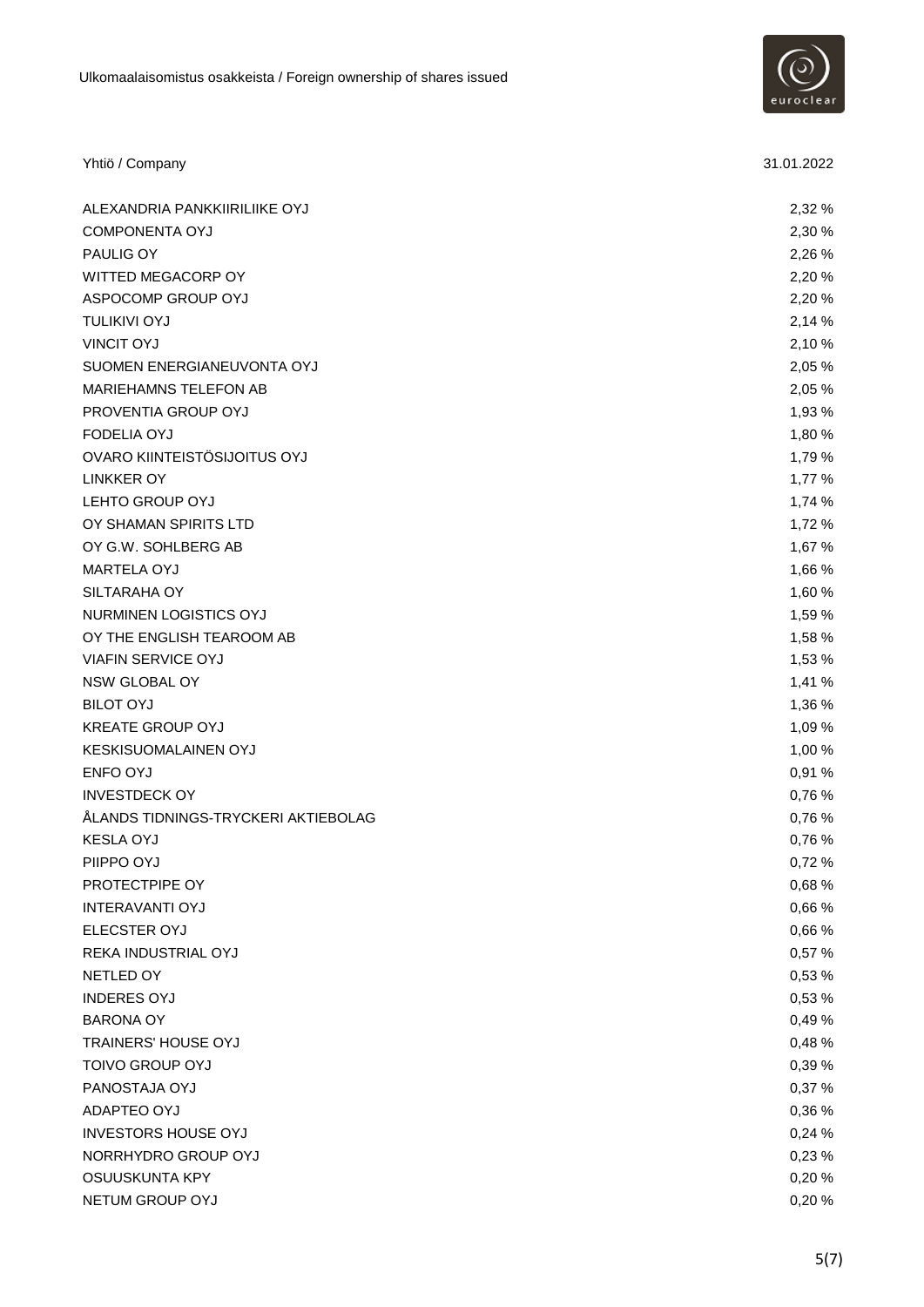

| Yhtiö / Company                              | 31.01.2022 |
|----------------------------------------------|------------|
| <b>FINDA OY</b>                              | 0,19%      |
| SPRINGVEST OYJ                               | 0,16%      |
| SVENSKA SMÅBRUK OCH EGNA HEM AB              | 0,15%      |
| AALLON GROUP OYJ                             | 0,14%      |
| ÅLANDS SKOGSINDUSTRIER AB                    | 0,14%      |
| ECOUP OYJ                                    | 0,14%      |
| <b>KORKIA OY</b>                             | 0,13%      |
| WALLSTREET PORTFOLIO OY                      | 0,13%      |
| PARTNERA OYJ                                 | 0,12%      |
| <b>VERGE MOTORCYCLES OY</b>                  | 0,11%      |
| LOIHDE OYJ                                   | 0,11%      |
| <b>TRACEGROW OY</b>                          | 0,10%      |
| AINA GROUP OYJ                               | 0,08%      |
| <b>VAURAUS SUOMI OYJ</b>                     | 0,07%      |
| <b>EMERGENCE OY</b>                          | 0,07%      |
| VIVAGO OY                                    | 0.06%      |
| LÄÄNIN KULJETUS OY                           | 0,05%      |
| RAKE OY                                      | 0,04%      |
| BIOSAFE - BIOLOGICAL SAFETY SOLUTIONS LTD/OY | 0.04%      |
| NOKIAN PANIMO OY                             | 0,04 %     |
| <b>IWP PARTNERS OYJ</b>                      | 0,04%      |
| <b>INJEQ OY</b>                              | 0,04 %     |
| RANTAKAIRAN SÄHKÖ OY                         | 0,03%      |
| PUNAMUSTA MEDIA OYJ                          | 0,02%      |
| EUROPEAN SPORTS BETTING CONSULTANTS OYJ      | 0,02%      |
| FINLANDIA GROUP OYJ                          | 0,02%      |
| MEDICAL INVESTMENT TRUST OY                  | 0,01%      |
| <b>INLOOK GROUP OY</b>                       | 0,01%      |
| WIHURI OY                                    | 0,01%      |
| WIHURI PACKAGING OY                          | 0,01%      |
| LEPPÄKOSKI GROUP OY                          | 0,01%      |
| VÄHITTÄISKAUPAN TAKAUS OY                    | 0,00%      |
| JULIUS TALLBERG-KIINTEISTÖT OYJ              | 0,00%      |

Ulkomaalaisten omistus yhteensä Foreign ownership in total 43,49 %